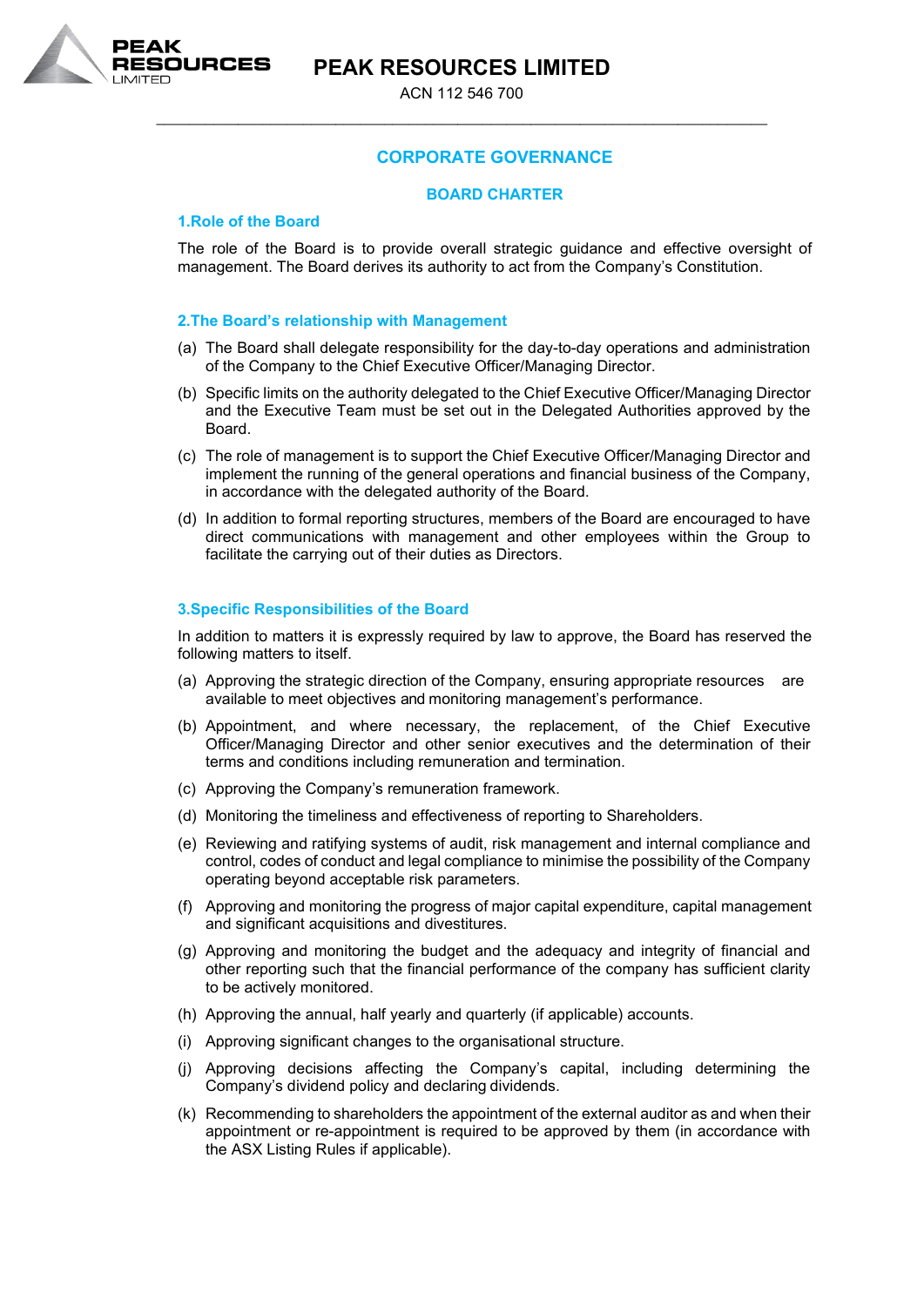

- (l) Ensuring a high standard of corporate governance practice and regulatory compliance and promoting ethical and responsible decision making.
- (m) Procuring appropriate professional development opportunities for Directors to develop and maintain the skills and knowledge needed to perform their role as Directors effectively.

# **4.Composition of the Board**

- (a) The Board should comprise Directors with a mix of qualifications, experience and expertise which will assist the Board in fulfilling its responsibilities, as well as assisting the Company in achieving growth and delivering value to shareholders.
- (b) In appointing new members to the Board, consideration must be given to the demonstrated ability and also future potential of the appointee to contribute to the ongoing effectiveness of the Board, to exercise sound business judgement, to commit the necessary time to fulfil the requirements of the role effectively and to contribute to the development of the strategic direction of the Company.
- (c) The composition of the Board is to be reviewed regularly against the Company's Board skills matrix prepared and maintained by the Nominations Committee to ensure the appropriate mix of skills and expertise is present to facilitate successful strategic direction.
- (d) Where practical, the majority of the Board should be comprised of non- executive Directors. Where practical, at least 50% of the Board should be independent.
	- i. An independent Director is a director who is free of any interest, position, association or relationship that might influence, or reasonably be perceived to influence, in a material respect his or her capacity to bring an independent judgement to bear on issues before the Board and to act in the best interests of the Company and its security holders generally.
	- ii. In considering whether a Director is independent, the Board should consider the definition of what constitutes independence as detailed in Box 2.3 of the ASX Corporate Governance Council's *Corporate Governance Principles and Recommendations 3rd Edition* as set out in Annexure A (**Independence Tests**).
- (e) Prior to the Board proposing re-election of non-executive Directors, their performance will be evaluated by the Remuneration and Nomination Committee to ensure that they continue to contribute effectively to the Board.
- (f) The Company must disclose the length of service of each Director in, or in conjunction with, its Annual Report.
- (g) The Company must disclose the relevant qualifications and experience of each Board Member in, or in conjunction with, its Annual Report.

#### **5.Director responsibilities**

- (a) Where a Director has an interest, position, association or relationship of the type described in the Independence Tests, but the Board is of the opinion that it does not compromise the independence of the Director, the Company must disclose the nature of the interest, position, association or relationship in question and an explanation of why the Board is of that opinion.
- (b) Directors must disclose their interests, positions, associations or relationships. The independence of the Directors should be regularly assessed by the Board in light of the interests disclosed by them.
- (c) Directors are expected to bring their independent views and judgement to the Board and must declare immediately to the Board any potential or active conflicts of interest.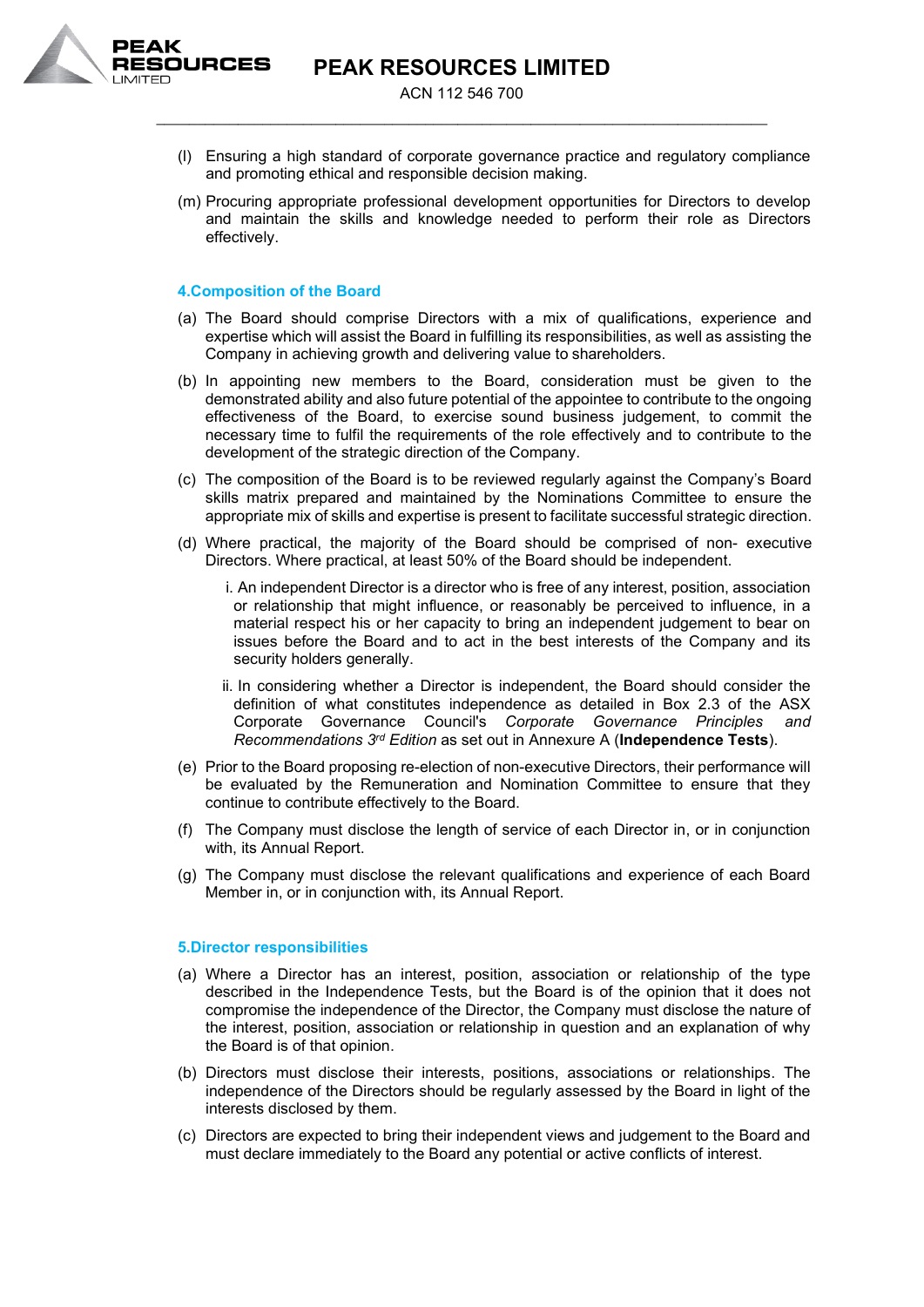

- (d) Directors must declare immediately to the Board, and the Board will determine whether to declare to the market, any loss of independence.
- (e) No member of the Board (other than a Managing Director) may serve for more than three years or past the third annual general meeting following their appointment, whichever is the longer, without being re- elected by the shareholders.

### **6.The role of the Chairman**

- (a) The Chairman is responsible for the leadership of the Board, ensuring it is effective, setting the agenda of the Board, conducting the Board meetings, ensuring then approving that an accurate record of the minutes of board meetings is held by the Company and conducting the shareholder meetings.
- (b) Where practical, the Chairman should be a non-executive Director. If a Chairman ceases to be an independent Director then the Board will consider appointing a lead independent Director.
- (c) Where practical, the Chief Executive Officer/Managing Director should not be the Chairman of the Company during his term as Chief Executive Officer/Managing Director or in the future.
- (d) The Chairman must be able to commit the time to discharge the role effectively.
- (e) The Chairman should facilitate the effective contribution of all Directors and promote constructive and respectful relations between Board members and management.
- (f) In the event that the Chairman is absent from a meeting of the Board then the Board shall appoint a Chairman for that meeting in an Acting capacity.

# **7.Board Committees**

- (a) Once the Board is of a sufficient size and structure, reflecting that the Company's operations are of a sufficient magnitude, to assist the Board in fulfilling its duties, the Board must establish the following committees, each with written charters:
	- i. Audit and Risk Committee
	- ii. Renumeration Committee; and
	- iii. Nomination Committee
- (b) The charter of each Committee must be approved by the Board and reviewed following any applicable regulatory changes.
- (c) The Board will ensure that the Committees are sufficiently funded to enable them to fulfil their roles and discharge their responsibilities.
- (d) Members of Committees are appointed by the Board. The Board may appoint additional Directors to Committees or remove and replace members of Committees by resolution.
- (e) The Company must disclose the members and Chairman of each Committee in, or in conjunction with, its annual report.
- (f) The minutes of each Committee meeting shall be provided to the Board at the next occasion the Board meets following approval of the minutes of such Committee meeting.
- (g) The Company must disclose in, or in conjunction with, its annual report, in relation to each reporting period relevant to a Committee, the number of times each Committee met throughout the period and the individual attendances of the members at those Committee meetings.
- (h) Where the Board does not consider that the Company will benefit from a particular separate committee: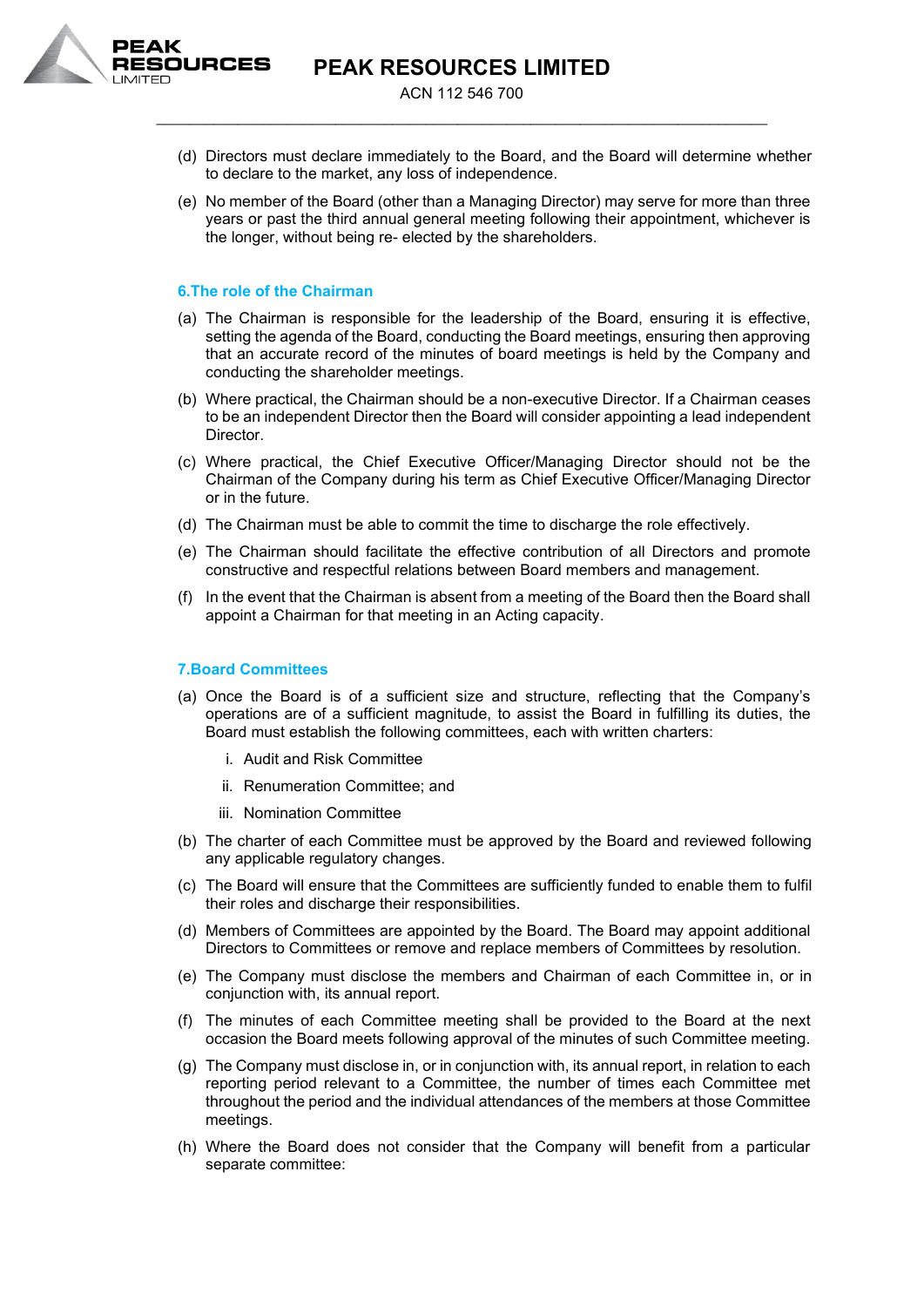

- i. the Board must carry out the duties that would ordinarily be assigned to that committee under the written terms of reference for that committee; and
- ii. the Company must disclose in, or in conjunction with, its annual report:
	- A. the fact a Committee has not been established; or
	- B. if an Audit and Risk Committee has not been established, the processes the Board employs that independently verify and safeguard the integrity of its financial reporting, including the processes for the appointment and removal of the external auditor and the rotation of the audit engagement partner, and the process it employs for overseeing the Company's risk management framework.

### **8.Board Meetings**

- (a) The Directors may determine the quorum necessary for the transaction of business at a meeting, however, until otherwise determined, there must be two Directors present at a meeting to constitute a quorum.
- (b) The Board will schedule formal Board meetings at least quarterly and hold additional meetings, including by telephone, as may be required.
- (c) Non-executive Directors may confer at scheduled times without management being present.
- (d) The minutes of each Board meeting shall be prepared by the Company Secretary and circulated to Directors after each meeting.
- (e) The Company Secretary shall ensure that the business at Board and committee meetings is accurately captured in the minutes.
- (f) The Company Secretary shall co-ordinate the timely completion and distribution of Board and committee papers for each meeting of the Board and any committee.
- (g) Minutes of meetings must be approved at the next Board meeting.
- (h) Further details regarding Board meetings are set out in the Company's Constitution.

#### **9.The Company Secretary**

- (a) When requested by the Board, the Company Secretary will facilitate the flow of information of the Board, between the Board and its Committees and between senior executives and non-executive Directors.
- (b) The Company Secretary is accountable directly to the Board, through the Chair, on all matters to do with the proper functioning of the Board.
- (c) The Chairman and Company Secretary are to facilitate the induction and professional development of Directors.
- (d) The Company Secretary is to facilitate and monitor the implementation of Board policies and procedures.
- (e) The Company Secretary is to provide advice to the Board on corporate governance matters, the application of the Company's Constitution, the ASX Listing Rules and applicable other laws.
- (f) All Directors have access to the advice and services provided by the Company Secretary.
- (g) The Board has the responsibility for the appointment and removal, by resolution, of the Company Secretary.